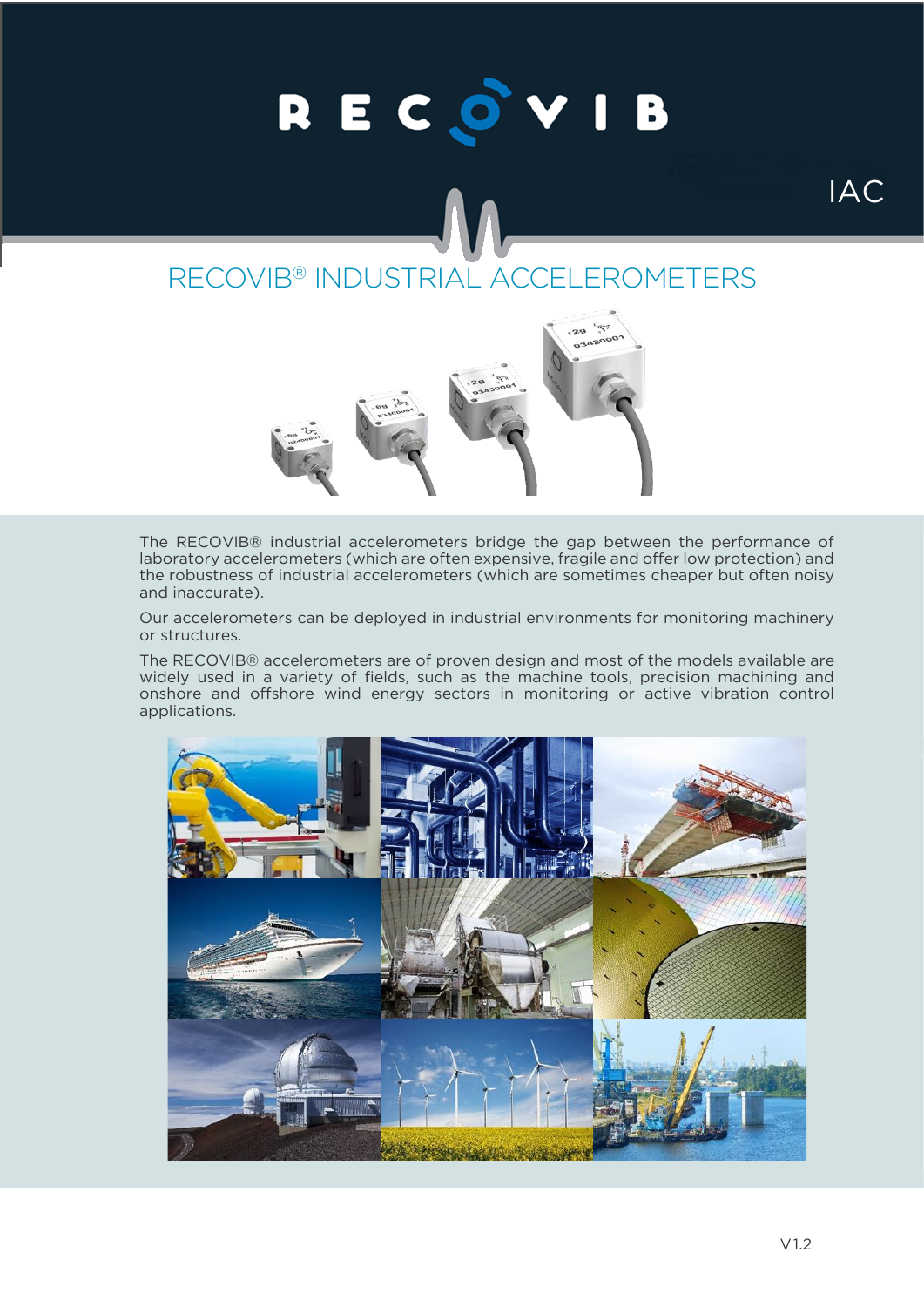# FIELD OF APPLICATIONS

- Transport: Railways, Marine, **Aeronautics**
- Piping & pumps
- Machine tools
- Civil engineering
- Building vibration monitoring

# ADVANTAGES

## INTERNAL SIGNAL CONDITIONING GALVANIC ISOLATION

The signals from the vibration sensor are amplified and conditioned by the accelerometer unit itself before being passed to the data acquisition system through a disturbed industrial medium. Our accelerometers are equipped either with a voltage output or a 4-20mA current output.

The RECOVIB® accelerometers are sealed to an ingress protection level of IP67. We can design and develop custom-made units using special protective materials (for example, 316L stainless steel for marine environments, special cabling for vacuum application).

- Paper/Printing machines
- Semiconductor industry
- Energy: Wind turbines (both onshore and offshore), power-plants
- **Astronomy**

The RECOVIB® accelerometers offer galvanic isolation of the signal conductors. An additional isolation module is therefore not needed. Multiple sensors can be distributed in multiple locations and connected to the same acquisition system without signal degradation, even in environments with high ground potential differences due to heavy electrical loads operating in close proximity.

## LEVEL OF PROTECTION LOW FREQUENCY MEASUREMENT

The RECOVIB® accelerometers operate down to DC allowing for the accurate measurement of low frequency signals. They are therefore also suitable for the monitoring of slow processes (such as monitoring the foundation movements of an offshore wind turbine etc.).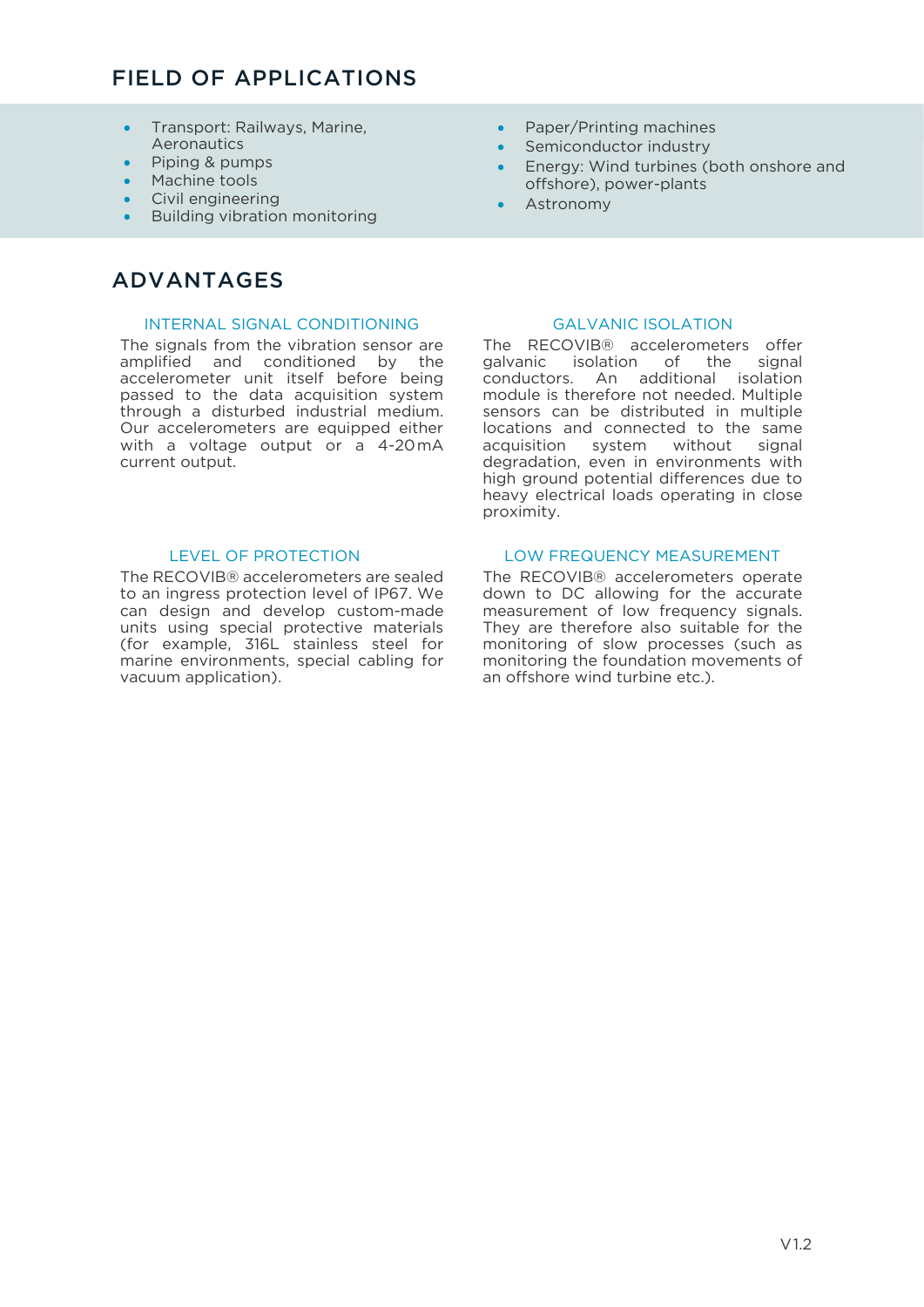# TYPE OF SENSORS

IAC: compact and rugged design with low noise ( $\leq$  50  $\mu$ g/ $\sqrt{Hz}$ ) for most applications

IAC-HiRes: for applications requiring very low noise (<10 $\mu$ g/ $\sqrt{Hz}$ )

IAC-CM: for machine monitoring requiring a higher-bandwidth (up to 10kHz)

IAC-Seismic: for very high resolution (e.g. background noise lower than 2μg/√Hz)

| TYPE $\rightarrow$<br>↓ CHARACTERISTICS  | Standard | <b>HiRes</b> | <b>Seismic</b> | Condition<br>Monitoring<br>(CM) |
|------------------------------------------|----------|--------------|----------------|---------------------------------|
| Can measure ultralow<br>frequencies      |          |              |                |                                 |
| <b>Highest Bandwidth</b>                 |          |              |                |                                 |
| Lowest Noise Floor/Highest<br>Resolution |          |              |                |                                 |
| <b>Widest Measurement Range</b>          |          |              |                |                                 |

# TYPE OF OUTPUTS

- 4-20mA current loop for long cables and EMI immunity
- Unipolar Voltage
- Differential voltage for high-resolution sensors

All sensors are available with Aluminum or Stainless-Steel (AISI316L) casing, in 1-axis, 2-axis (any combination) or 3-axis configurations.